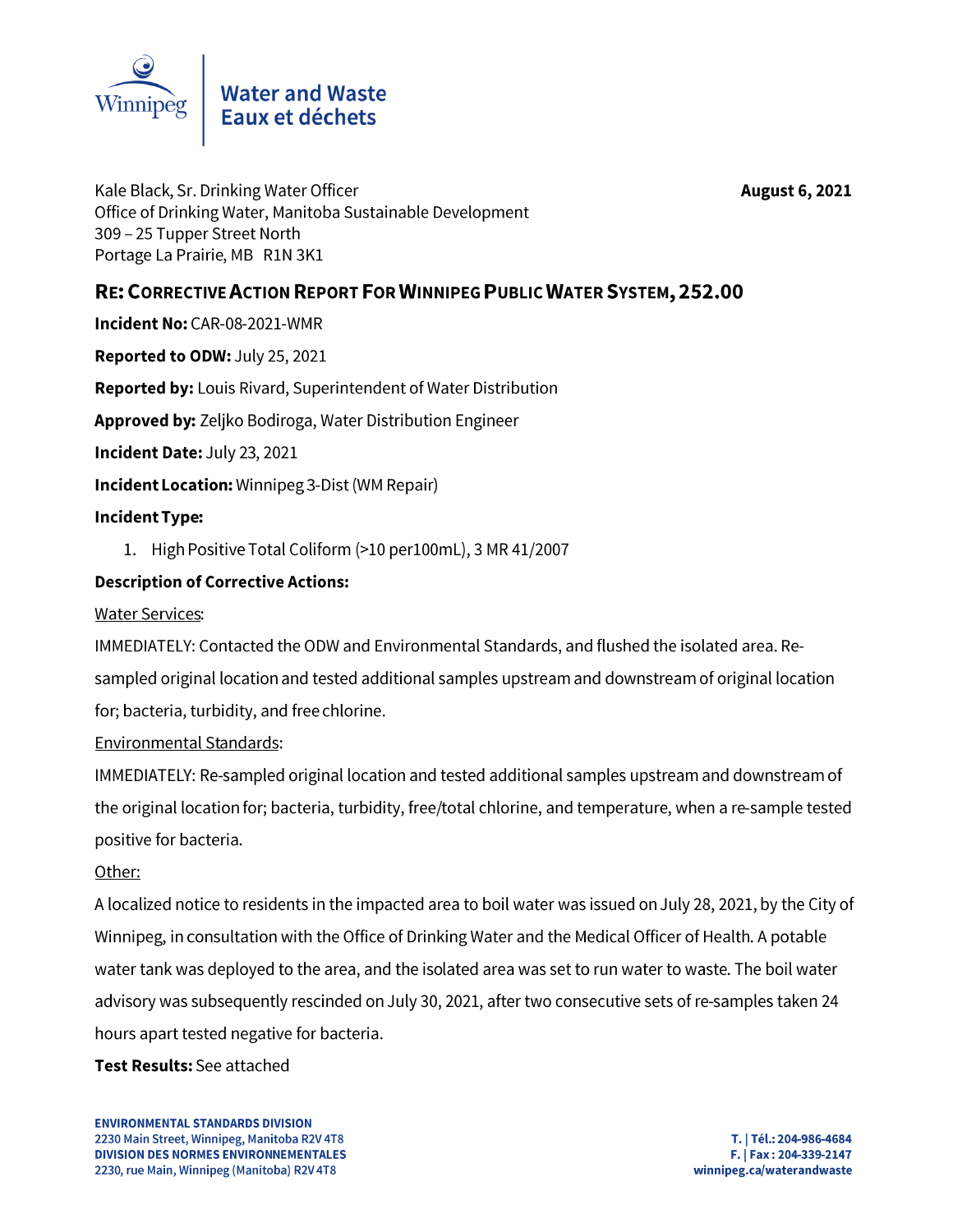

LIMS Reference No: Job 764

### EMERGENCY REPORTING IS REQUIRED WHERE A POTENTIAL HEALTH RISK IS INVOLVED. FOLLOW THE INSTRUCTIONS OF YOUR DRINKING WATER OFFICER IN SITUATIONS REQUIRING IMMEDIATE **REPORTING**

N:\Environmental Standards\Analytical Services\Government Agencies\Office of Drinking Water\Corrective Action Reports